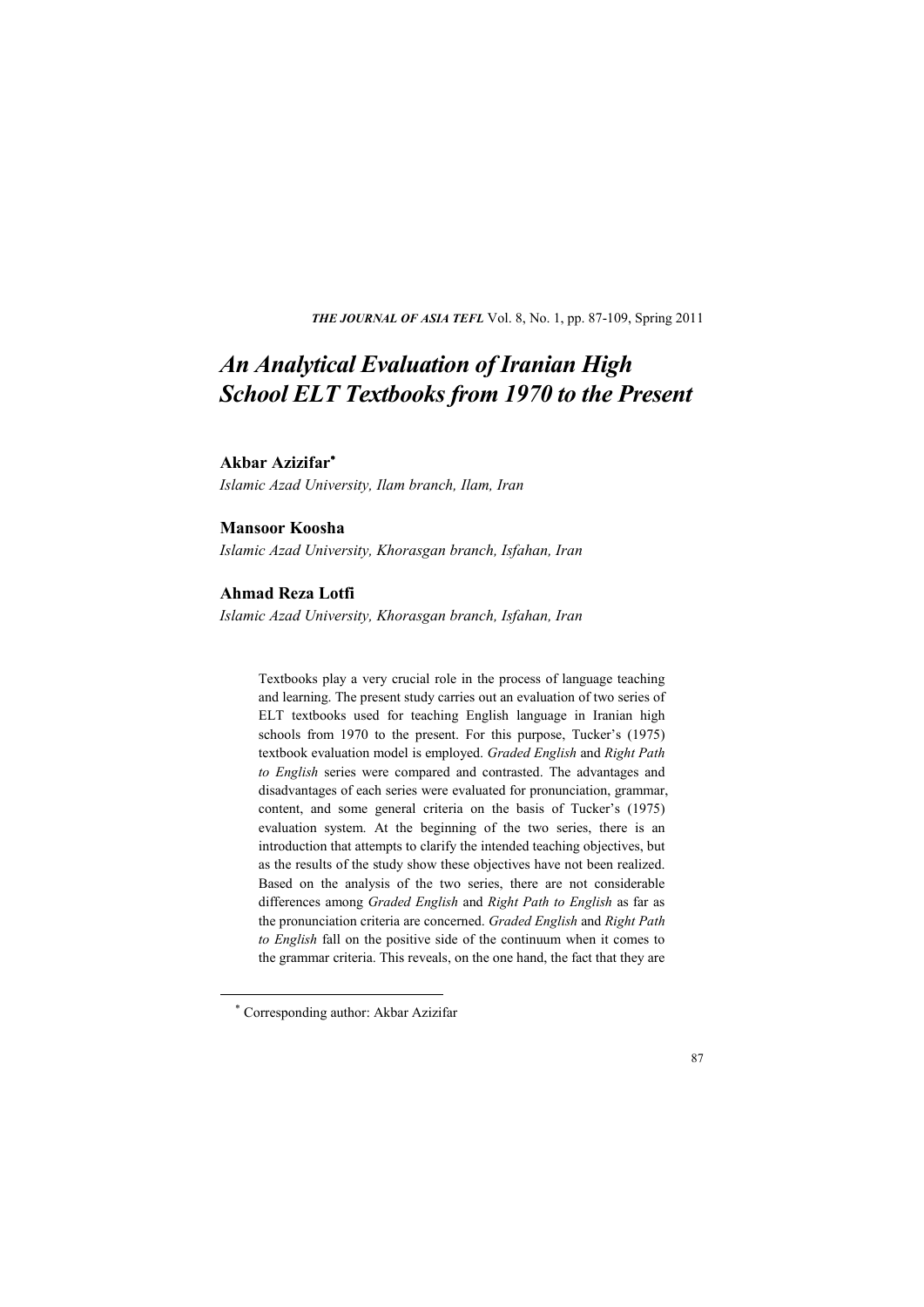fundamentally based on the structural views of syllabus design, on the other, that *Right Path to English* does not completely correct the inadequacies of *Graded English* as far as the fundamental concepts of syllabus design are concerned. The shortcomings of *Graded English* and *Right Path to English* to accord with the communicative aspects of language teaching – or specifically syllabus design and text construction – are much more revealed in applying the content criteria and especially the criterion which focuses on the appropriateness of contexts and situations. *Graded English* and *Right Path to English* are found to have overemphasized the practice of the linguistic forms, while not many of their language learning activities actually include activities which stimulate or lead to authentic communication and language use. The researchers suggest that in the textbooks, there should be enough opportunity for the learners to communicatively practice the language they are learning.

**Key words: English language teaching & learning, text book design, text book evaluation, communication, achievement** 

# **INTRODUCTION**

Textbooks are important resources for teachers in assisting students to learn every subject including English. They are the foundation of school instruction and the primary source of information for teachers. In Iran, in practice textbooks serve as the basis for much of the language input learners receive and the language practice that takes place in the classroom. For the EFL learners, the textbook becomes the major source of contact they have with the language apart from the input provided by the teacher. Hutchinson and Torres (1994) suggest that the textbook is an almost universal element of English language teaching, and no teaching-learning situation, it seems, is complete until it has its relevant textbook.

Textbook evaluation is an applied linguistic activity through which teachers, supervisors, administrators and materials developers can "make judgments about the effect of the materials on the people using them"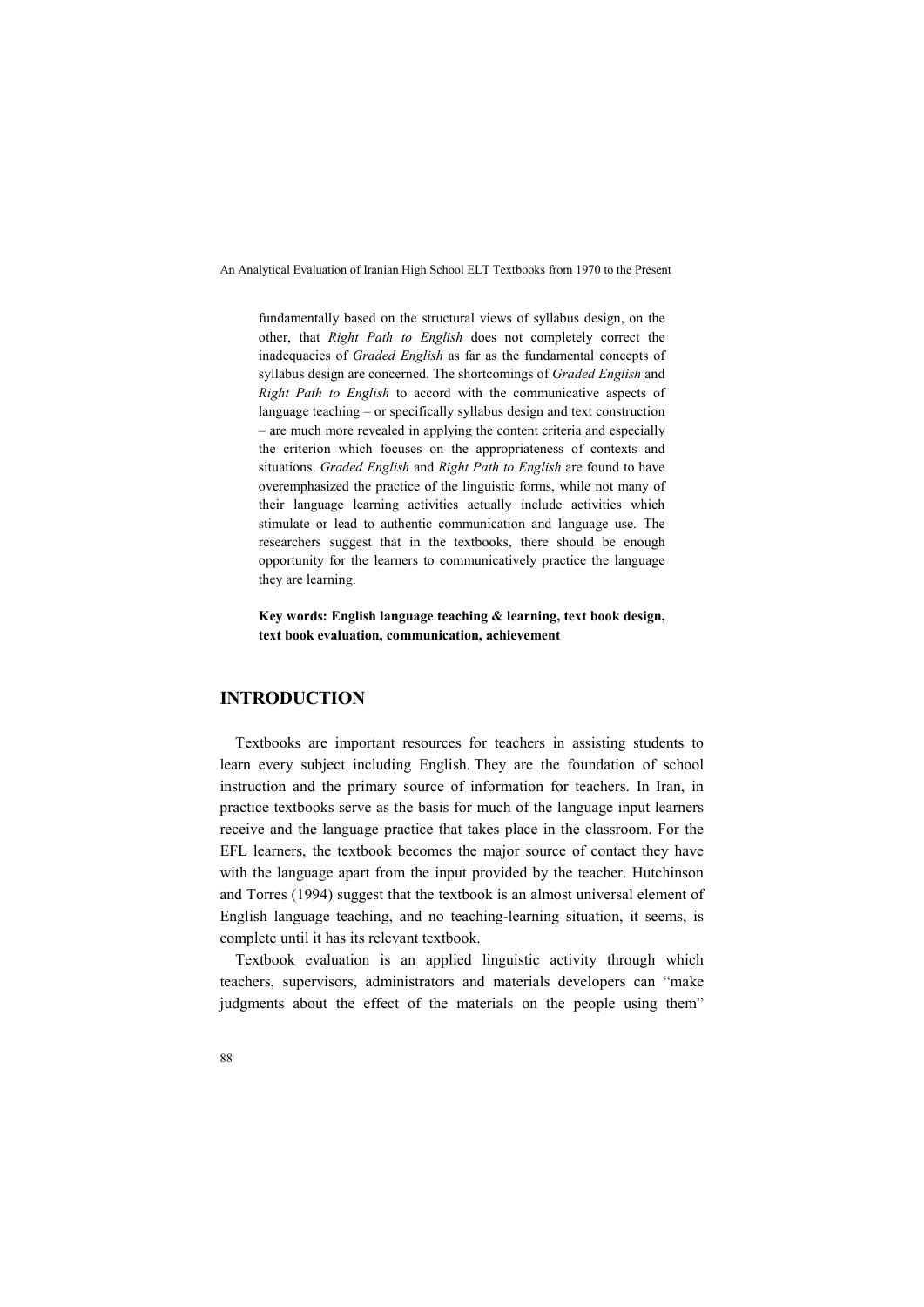(Tomlinson, 2001, p. 15). McGrath (2002) believes that textbook evaluation is also of an important value for the development and administration of language learning programmes.

English language is one of the compulsory subjects in the Iranian curriculum. Before the Iranian Revolution, in order to make the situation ideal, English native speakers were being employed to teach English to the students. After the Revolution (1979) due to circumstances, the system has changed thoroughly. In the Ministry of Education an organization has been established to design the textbooks for schools. With respect to the textbooks, it needs to be explained that in Iran all the textbooks for the schools are produced by the Ministry of Education and no alternatives are available. These course books are taught in both private and public schools and all the teachers follow the same syllabus. English language teachers are supposed to cover one book during each educational year. From 1970, two series of locally produced English language text books have been used in Iranian high schools; series of *Graded English* books published by the Ministry of Education in 1970 and the series of *Right Path to English* books published by the Ministry of Education in 1985.

As far as the review of literature is concerned, in Iran, several projects have been carried out to evaluate textbooks including Ansary and Babaii (2002), Yarmohammadi (2002), and Amalsaleh (2004).

Ansary and Babaii (2002) analyzed a corpus of 10 EFL/ESL textbook reviews plus 10 EFL/ESL textbook evaluation checklists and outlined what they perceived to be the common core features of standard EFL/ESL textbooks. The major categories comprise approach, content presentation, physical make-up, and administration concerns. Each set of the major features of EFL/ESL textbooks consists of a number of subcategories. They concluded the article mentioning that not all of these characteristics would be present in each and every textbook.

Yarmohammadi (2002) evaluated the senior high school textbooks based on a revised version of Tucker's (1975) model. He concluded that these textbooks suffered from a lot of shortcomings: 1. they are not authentic; 2.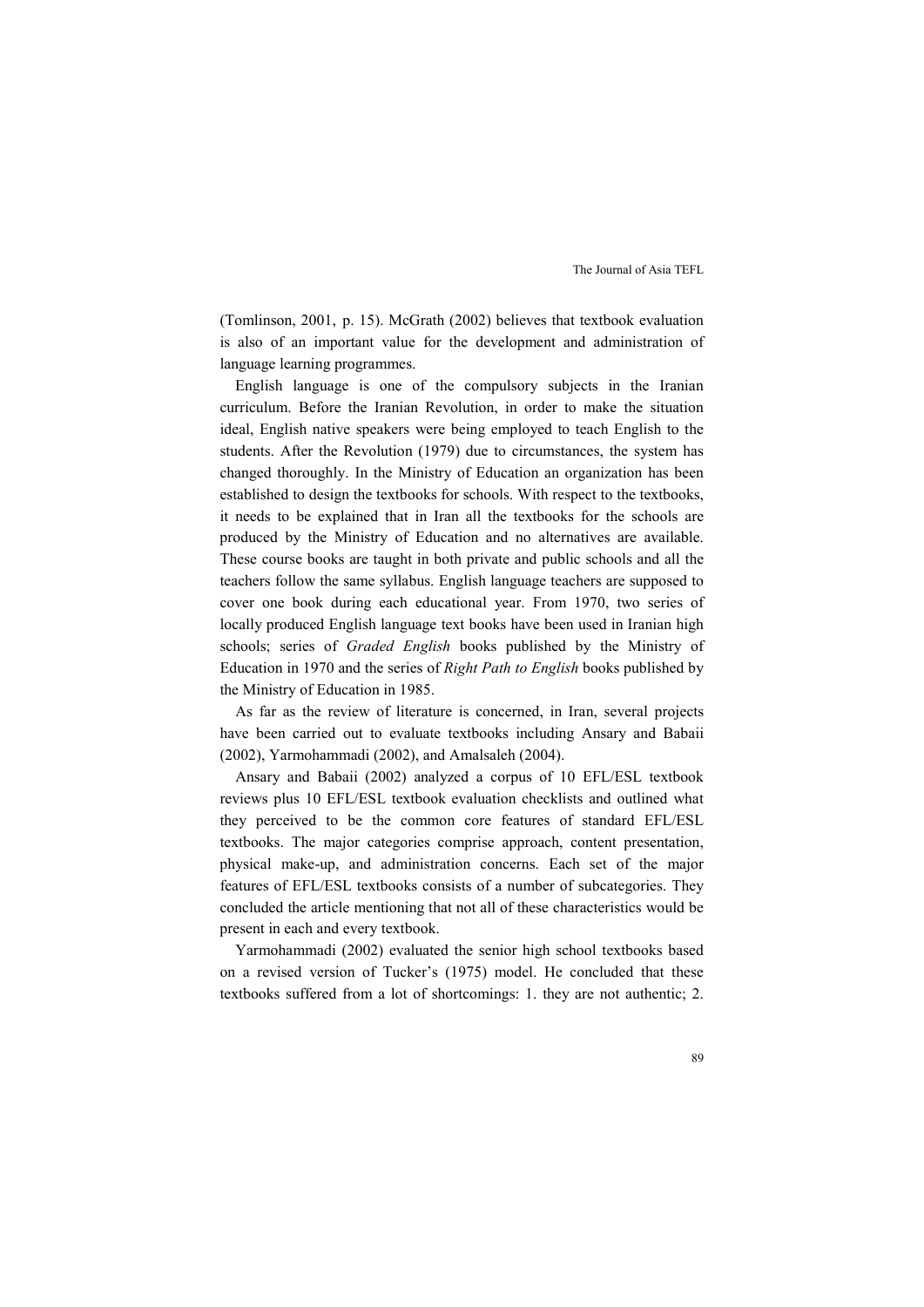English and Persian names are used interchangeably; and 3. oral skills are ignored. At the end, some suggestions were proposed to remedy the shortcomings: 1. In developing new textbooks, textbook developers can be benefited from the findings of this study; they should retain the good qualities and reduce the shortcomings indicated in the study. 2. Textbook developers should try to devise communicative exercises and activities in which the students are actively involved.

Amalsaleh (2004) examined the representation of social factors in three types of textbooks, including junior and senior high school textbooks, based on Van Leeuwen's model (1996). According to the results, generally, the textbooks demonstrated a deferential representation of social factors that tended to portray females as performers belonging to a home context and having limited job opportunities in society. In particular, high school textbooks tended to shape normative views of gender and class relations in which a middle-class urban male was considered to be the norm.

Regarding the studies mentioned, a comprehensive study is still urgently needed to allow a subsequent assessment of the amount of use of different pronunciation points, grammatical structures, and content forms in the Iranian high school English language textbooks.

# **Objectives**

Many teachers and school authorities believe that there are different factors involved in the Iranian students' achievement in English language. One of these factors may refer to the quality and characteristics of textbooks used in the process of English language teaching in the country. The present study is conducted with the hope that knowledge of materials development can help teachers, learners, textbook developers and the educational authorities to find new ways for improving the quality of textbooks and consequently the quality of teaching and learning English in the country's educational system.

The results of the study is hoped to benefit English language teachers, learners, and textbook developers to improve their teaching, learning, and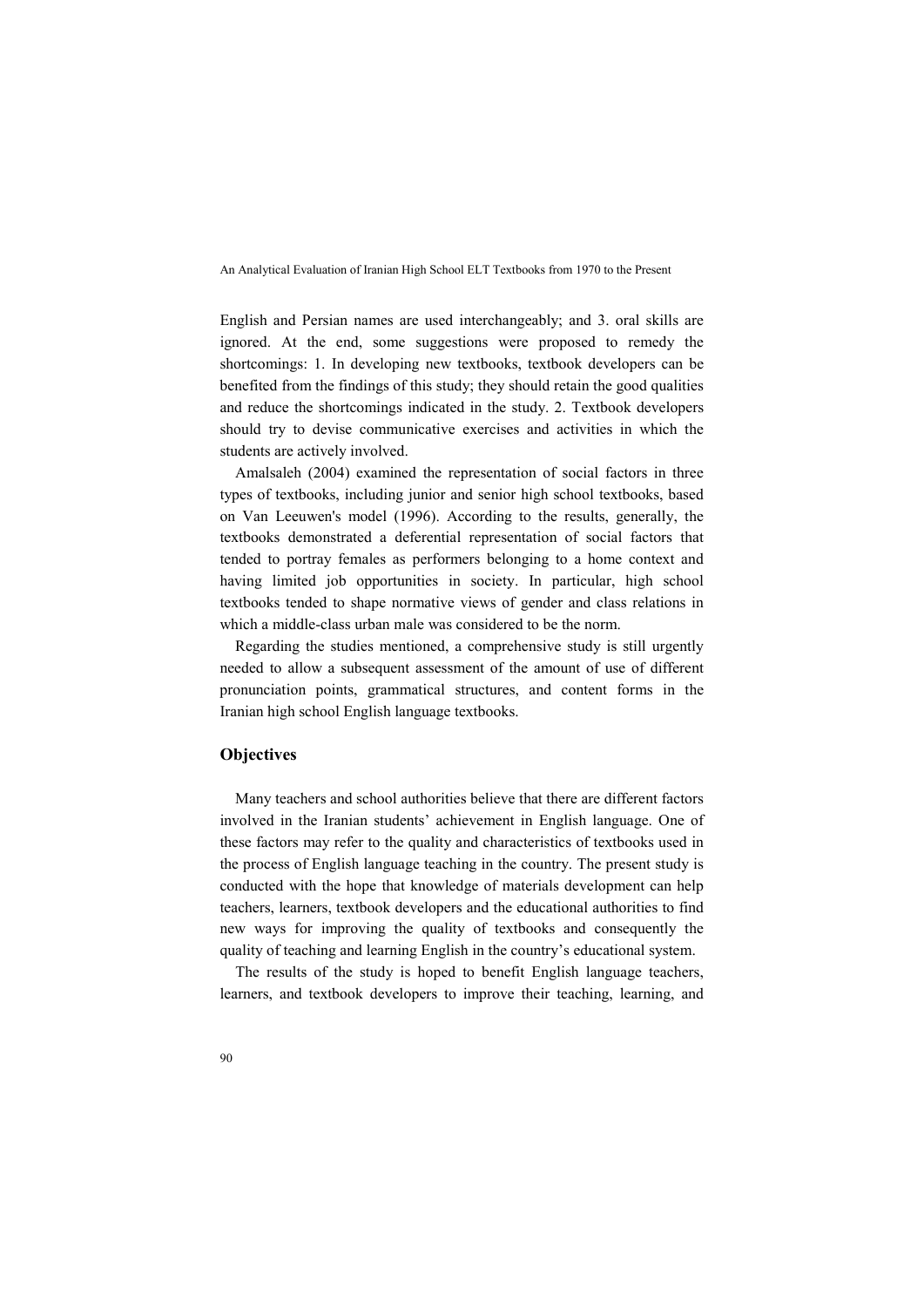designing of the textbooks.

As such, the study seeks answers to the following questions:

- 1. How are the pronunciation points, content, and grammar dealt with in "Graded English" (henceforth: GE) series?
- 2. How are the pronunciation points, content, and grammar dealt with in "Right Path to English" (henceforth: RPE) series?

# **METHOD**

# **Materials**

The materials of this study are the two locally produced series of English language textbooks used in Iranian high schools since1970, since it was practically impossible to evaluate all the books in the two series, the researchers randomly selected Book Two of high school from every one of these series. Therefore, the materials used were:

- 1. Book Two from the series of *Graded English* books written by Strain, Manuchehri, and Pazargadi published by the Ministry of Education in 1984 and
- 2. Book Two from the series of *Right Path to English* books by Birjandi, Nowrozi, and Mahmodi published by the Ministry of Education in 2002.

# **Instruments**

To conduct the evaluation, Tucker's (1975) evaluating model was used. Then, the researchers used the ideas and suggestions of different experienced persons in the field of textbook evaluation both in Iran and abroad -including Tomlinson- and provided a modified version of Tucker's (1975) evaluating model for the study.

Tucker (1975) believes that a system for evaluating textbooks should include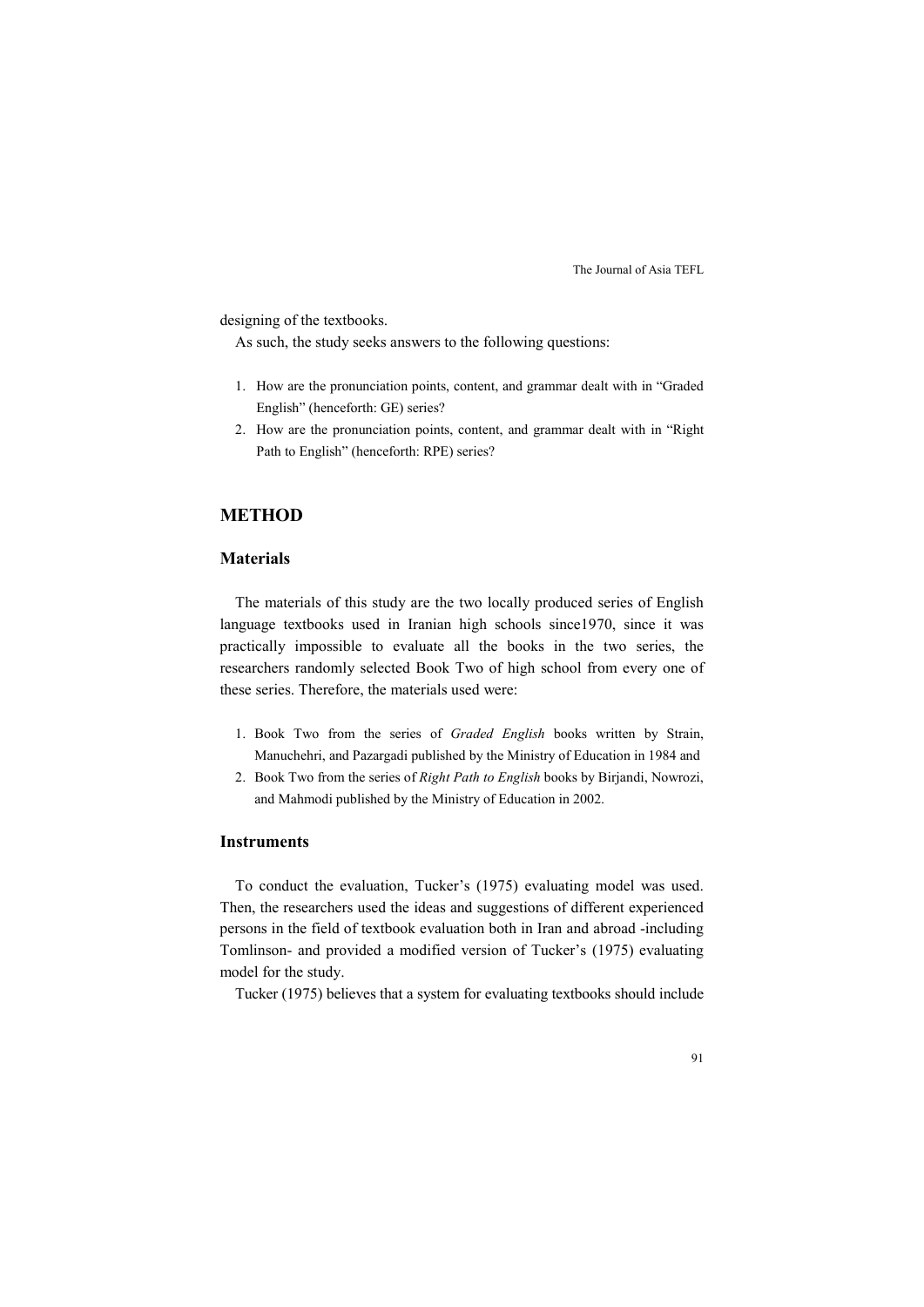basic linguistic, psychological, and pedagogical principles. Accordingly, he discusses four main categories: pronunciation, grammar, content, and general criteria. Each category has some subdivisions.

The rating scheme used with the model is based on three scales:

- 1. *The Value Scale (VS)* which shows the relative weight assigned to each one of the mentioned criteria by the evaluator. It consists of a score of 0 to 5.
- 2. *The Merit Scale (MS)* delineates the evaluator' s judgment of the text in relation to any specific criterion. It ranges from 0 through 4 numerically. A score of 0 shows that the evaluator considers the text totally lacking any merit in that respect; conversely, a score of 4 reveals the ideality of the book' s merit by a specific criterion.
- *3. The Value Merit Product (VMP)*, which is a combination of the importance of the criterion and and the merit of the book.

# *Modifications on Tucker' s Model*

Tucker' s model focuses on those elements which are generally considered fundemental to a structural syllabus. However, the researchers want to go a bit further and evaluate the textbooks from the standpoint of communicative language learing and teaching. Thus, Tucker' s model is modified to fulfill the objectives of this research.

Since this study focuses on pronunciation, grammar, and content of the mentioned textbooks, the general criteria in Tucker' s system are not directly relevant. Thus, they are excluded from the version adapted here.

# **ANALYSIS AND DISCUSSION**

This part presents the analyses and results of the data collected and their interpretations. As noted earlier, Tucker's (1975) modified model is applied to serve the purpose of the study. The data used in this study was collected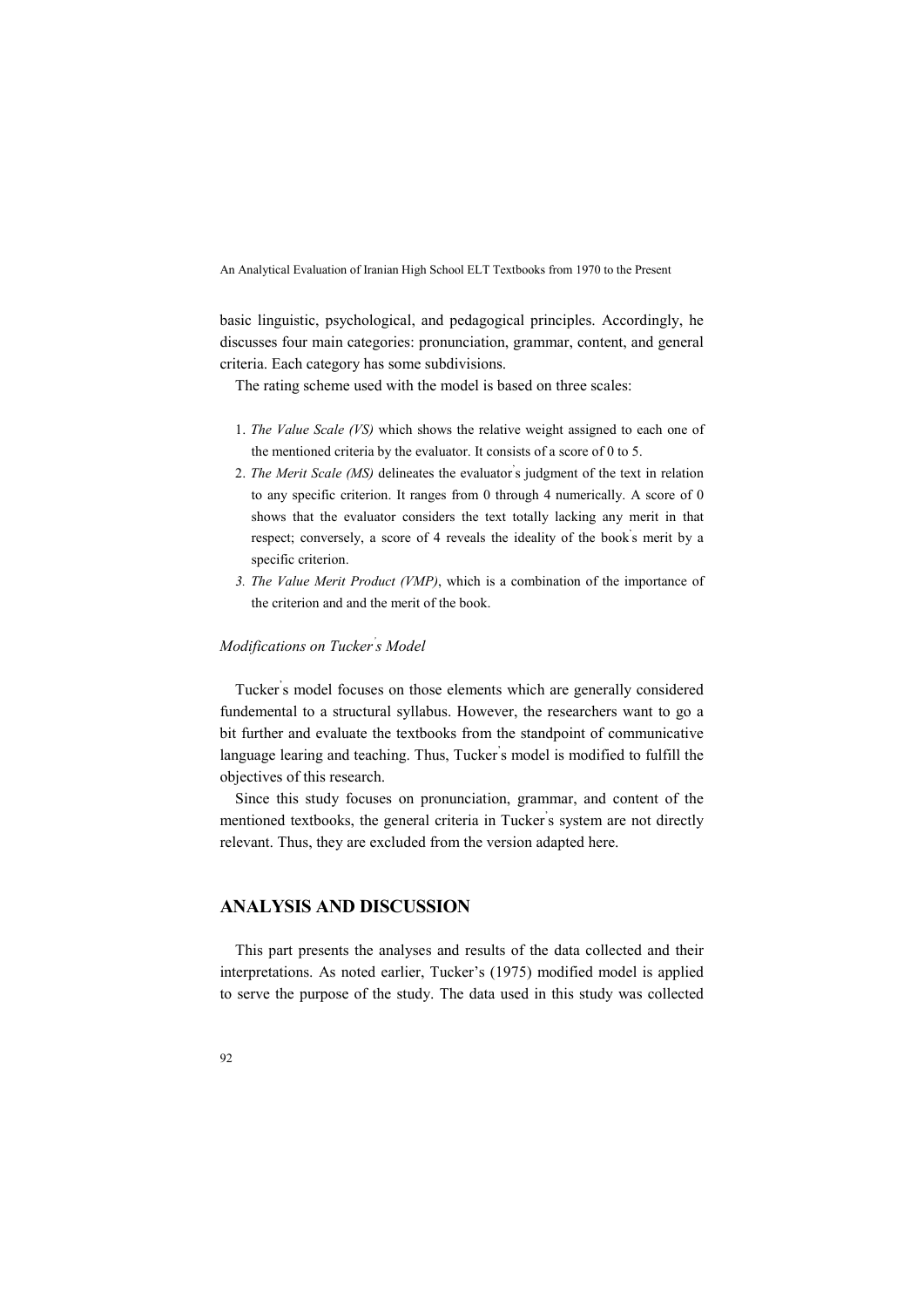through the analysis of *GE* and *RPE* series used for the teaching of English in Iranian high schools.

# **Pronunciation**

In this section, the presentation of pronunciation points in *GE* and *RPE*  series are analyzed. The presentation of pronunciation is evaluated on the basis of three criteria: completeness of presentation, appropriateness of presentation, and adequacy of practices.

## *Pronunciation in GE*

Completeness of Presentation

Fries and Pike (Paulston and Bruder, 1976) classify English consonants as follow:

p, b, t, d, k, g, f, v, θ, ð, s, z, š, ž, h, č, ĵ, m, n, ŋ, r, l, w, y.

The consonants presented in the GE series consist of the following: t, d, v, θ, ð, s, z, ŋ, w.

Considering the consonants of Fries and Pike's system, GE does not present the following consonants:  $/p/$ ,  $/b/$ ,  $/k/$ ,  $/q/$ ,  $/f/$ ,  $(\frac{\xi}{\zeta})$ ,  $(\frac{\xi}{\zeta})$ ,  $(\frac{\xi}{\zeta})$ ,  $(\frac{\xi}{\zeta})$ ,  $(\frac{\xi}{\zeta})$ /m /, /n /, / r/, / l/, and /y/.

The following initial clusters are also practiced in GE: st, bl, pl, kl, sk, sl, sp, br, dr, gr, fl. But there are some other initial clusters of two and three consonants that are not presented in GE: fr, gl, pr, tr, θr, sw, spr, str.

## Vowels

The following vowels are presented and practiced in the GE series: i, i:, u, u:, e, ^, ə.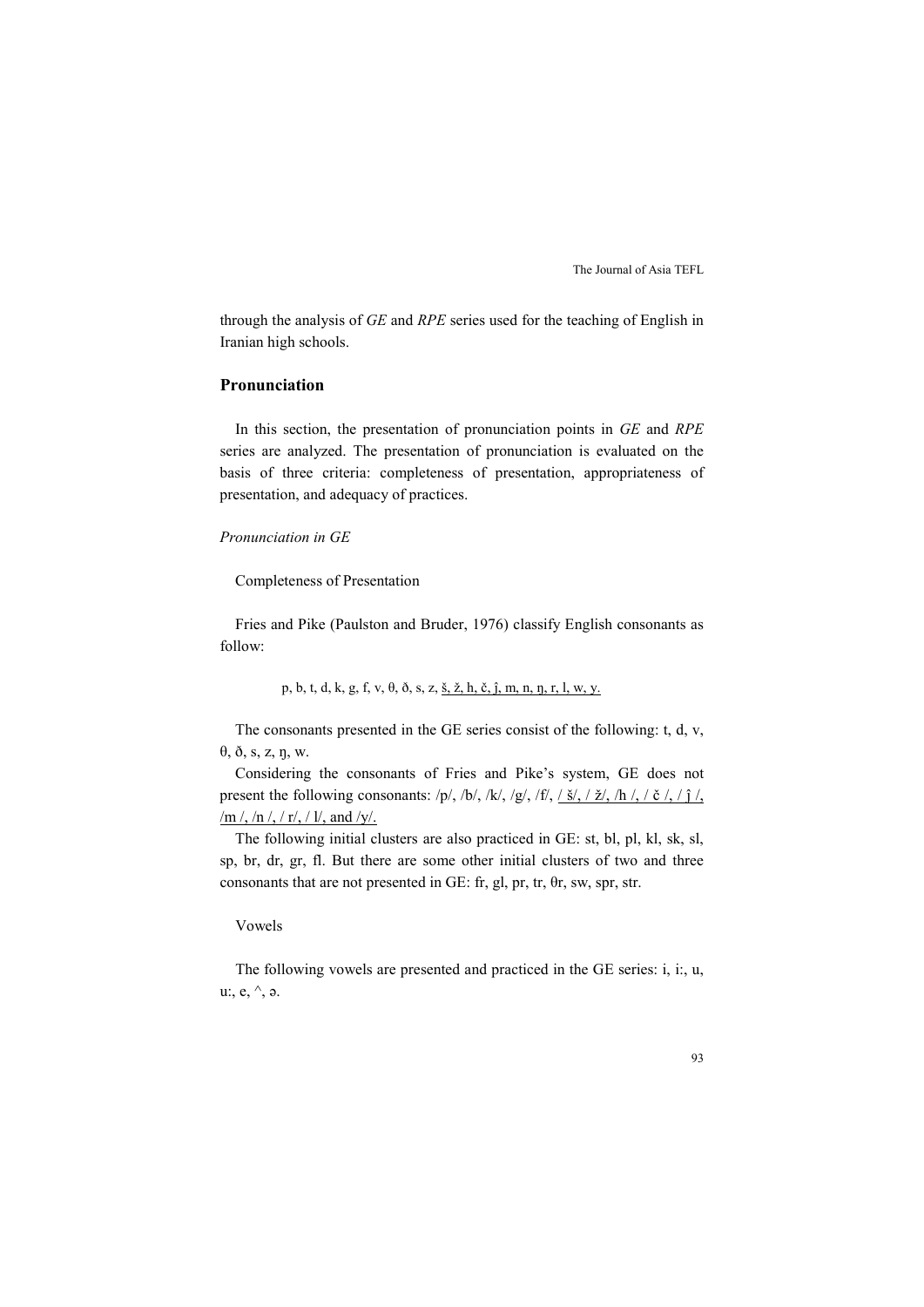Considering the Fries-Pike's system, the following vowels are not introduced in GE: æ, o, э. The first two vowels exist in Persian though they are slightly different. The third one does not exist in Persian; therfore, it should have been presented in a series such as GE.

Considering suprasegmentals; stress is treated from the outset in GE series. The stress of almost all the words which have more than one syllable is displayed though only the primary stress is emphasized. Also, sentence-stress and the stress of some expressions-e.g. *Good morning*- are practiced in GE. Two main intonation patterns -rising and falling- of English are dealt with in GE series.

On the whole, in GE, pronunciation is largely identified with the articulation of individual sounds and, to a lesser extent, with the stress and intonation patterns of the target language. Consonants, clusters, vowels, stress, and intonation are presented. However, some important points are missing in the presentation of consonants, clusters, and vowels. English syllabic /m/, /n/, /l/, and /r/ are of much importance. Also, diphthongs, pitch, and juncture are not presented in GE at all. Therefore, the score of the GE's merit – based on the presented rating scheme- would be 2.

#### Appropriateness of Presentation

As far as the linguistic background of Persian students is concerned, the authors of GE try to present the materials on the basis of a contrastive analysis of Persian and English (Manuchehri, 1971). However, as it was discussed earlier, some of the sounds (syllabic /m/, /n/, /l/, and /r/, etc) which are points of difficulty for Persian students are not dealt with in GE.

Anyhow, the CA of Persian and English sound systems has been the source for the selection and gradation of some of the English sounds in GE. The following segmentals are presented in groups with reference to the above mentioned source:

/i/ and /i:/, /  $\delta$  / and /d/, / $\theta$ / and /t/, /u:/ and /u/, and /w/ and /v/.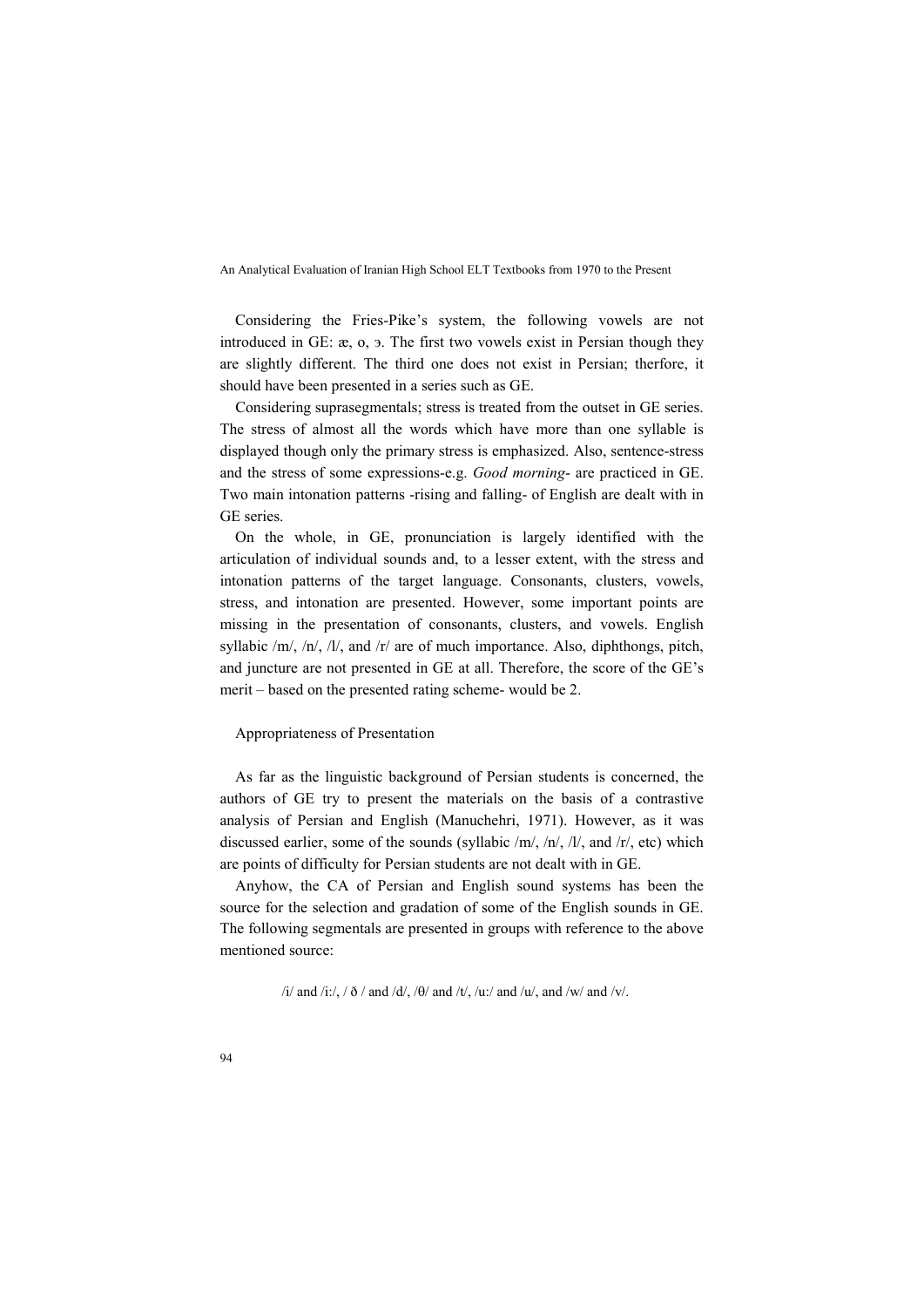A few segmentals are presented in groups because of their voiced/voiceless distinction. For example,  $/ \delta / \&led$  / $\theta$ , and /t/  $\&$  /d/.

Considering the inappropriate presentation of some English segmentals and also some pronunciation points which are difficult for Persian students, the merit score of GE – based on the presented rating scheme- would be 1.5.

#### Adequacy of Practice

Repetition drills represent the only manner in which the sound system of English is practiced in GE. The learners are expected to produce the sounds in words without having the opportunity to discriminate between similar sounds. Moreover, all the consonants and vowels are presented in words, but words - and consequently the sounds - are not practiced in sentences.

Tucker (1975) believes that the quantity of materials for pronunciation practice should be adequate. while,  $/\varphi$ ,  $/\gamma$ ,  $/\eta$ ,  $\eta$ , and  $/\mu$  / sounds are not practiced adequately in GE.

Since pronunciation is practiced through just one technique, and the segmentals are practiced only in words, and finally since the practice of some sounds is not adequate as far as the CA of English and Persian sound systems is concerned, it would be justified to score GE's merit– based on the presented rating scheme- as 1 as far as the adequacy of practice is concerned.

#### *Pronunciation in RPE*

Unfortunately, pronunciation is nearly neglected in RPE. There are just a few fragmentary explanations on the pronunciation of present and past tense suffixes. It is explained, for instance that "s" added to third person singular verbs in simple present may sound /z/, /s/, or /Iz/. Also, it is said in RPE that /d/ should be added to voiced final sounds such as in "Listened", etc. Obviously, these linguistic descriptions would not help the learners to learn the English sound system. Therefore, the merit score of pronunciation for RPE– based on the presented rating scheme- would be 0.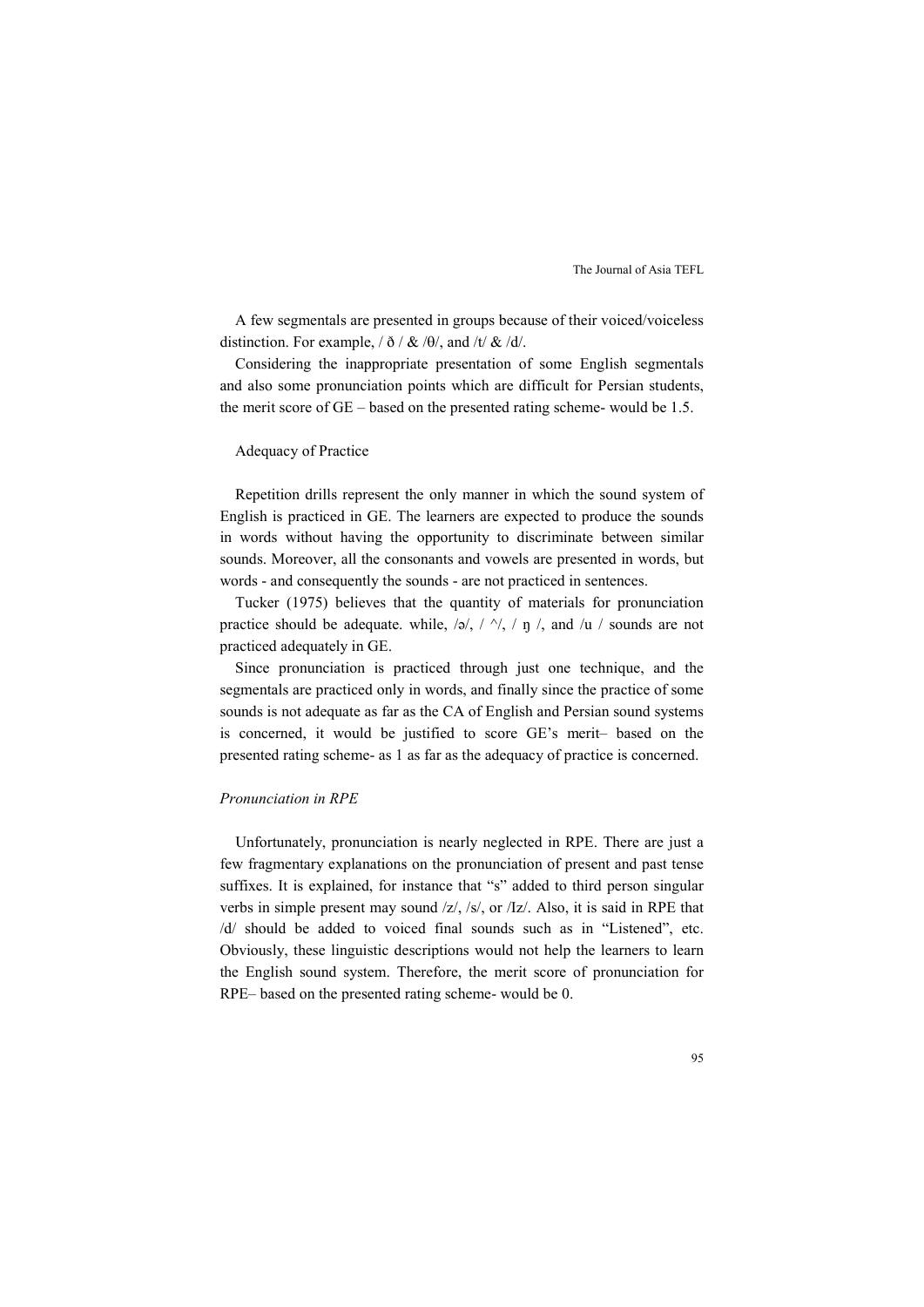# **Grammar**

Grammar in GE and RPE is analyzed and evaluated on the basis of adequacy of pattern inventory, appropriate sequencing, adequacy of drill model and pattern displays, and finally adequacy of practice.

#### *Adequacy of Pattern Inventory*

# *GE*

In Book Two, the concentration is on the simple past along with the distinction between mass and count nouns. Also, comparisons – "Ahmad is as old as Mina," "He is taller than …," "She is more beautiful than …" - and two auxiliary verbs (must and may) are presented in Book Two.

Although there are some compound nouns in GE, they are not distinguished from nouns as modifiers. Tucker (1975) believes that such a distinction should be included in any beginning text.

The presentation of grammatical patterns in GE is satisfactory enough to score its merit– based on the presented rating scheme- as 3.

#### *RPE*

Book Two offers two tenses (present continuous and simple past), three modal verbs (can, should, may), and distinguishes between mass and count nouns. It seems that the presentation of adjectives, adverbs, prepositions, and possessives in RPE is sufficient as far as the level of the series is concerned. Yet, it presents a few conjunctions in Book 2. It does not differentiate between nouns as modifiers and compound nouns either. Therefore, it would be fair to score RPE's merit– based on the presented rating scheme- as 3.

# *Appropriate Sequencing*

#### *GE*

Although the verb "to be" is irregular, in majority of the available texts it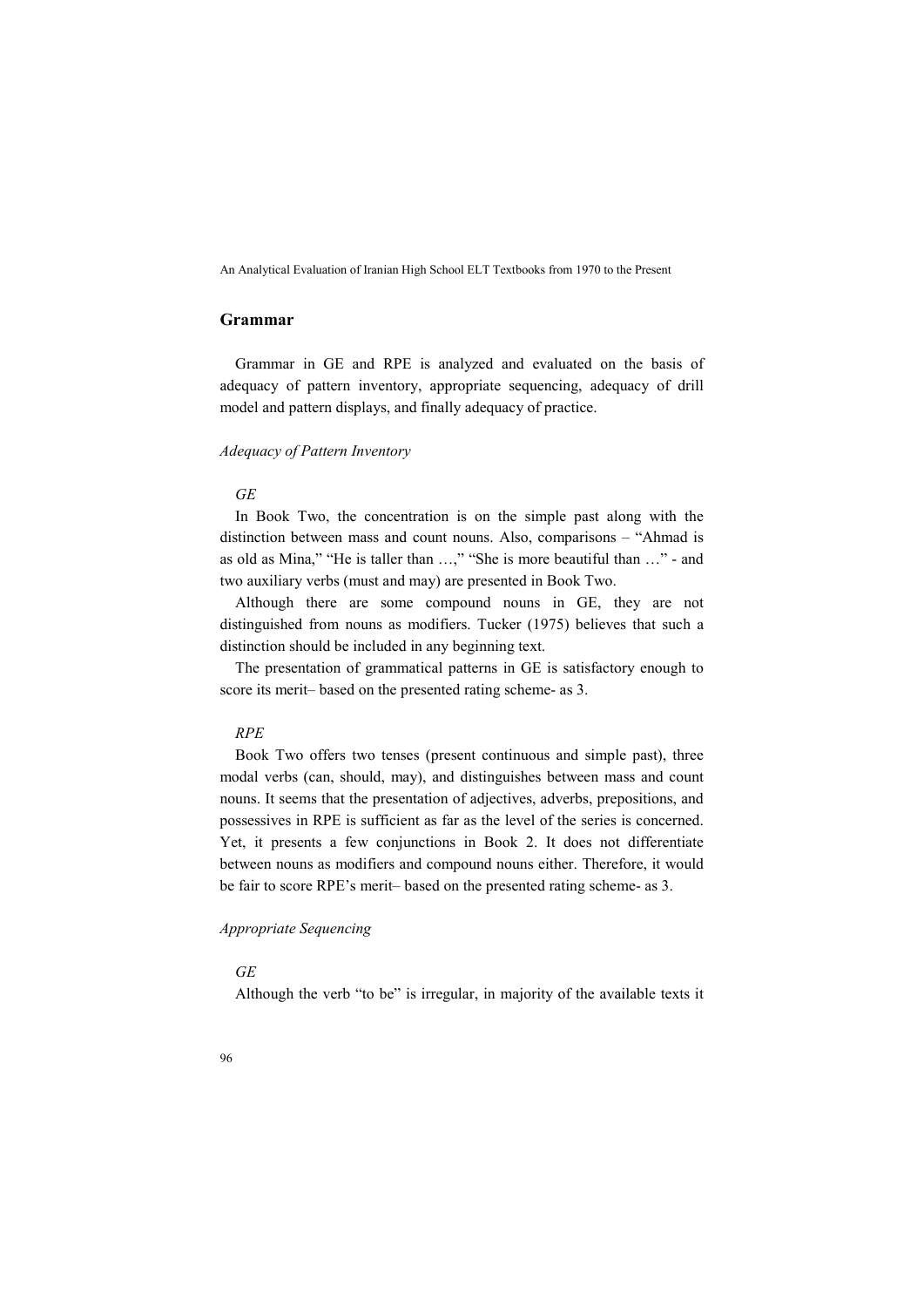is presented very early because of its very high functional load. GE seems to follow the same order; however, it presents WH questions – e.g. what time is it? – before yes/no questions – e.g. are you a student?

Since WH questions involve more transformations than yes/no questions, it would be more appropriate that the latter precedes the former.

The first four lessons of Book Two review the basic structures introduced in Book One. Mass and count nouns and how many / much questions are the structures presented in lessons 5 and 6. First, mass and count nouns are distinguished; then, how many / much questions are introduced. Although these two successive units show an appropriate sequencing, how many / much questions do not appear in the remaining lessons. Of course, "how many /much questions" do appear in some of the drills in Book Two; nevertheless, their appearance is a mechanical review of these structures. In fact, the learner is only reminded of the structures practiced earlier in the book. Possessive forms, simple past tense, comparison, and some modal verbs make up the basic structures sequenced successively in Book Two.

On the whole, GE presents the structures as isolated and loosely related blocks. Sometimes the blocks have no specific relationship, and it is not clear why they are arranged in this or that way. As such, the merit score of sequencing in GE– based on the presented rating scheme- would be 2.

#### *RPE*

Book Two begins with the present continuous tense only in the statement form. Negative and question forms of this tense are not dealt with.

The simple past tense of the verb "to be" with its various forms is presented in lessons 3 and 4. This is a new area which has no relationship with what comes before and after it, because in lessons 5, 6, 7, and 8 adjectives, possessives, mass / count nouns and how much / many questions are introduced. Moreover, all of these structures are constructed in the present tense. After that, the past tense of regular and irregular verbs is dealt with, and finally three modal verbs are introduced.

The structures are presented in isolated blocks. Some of the units could be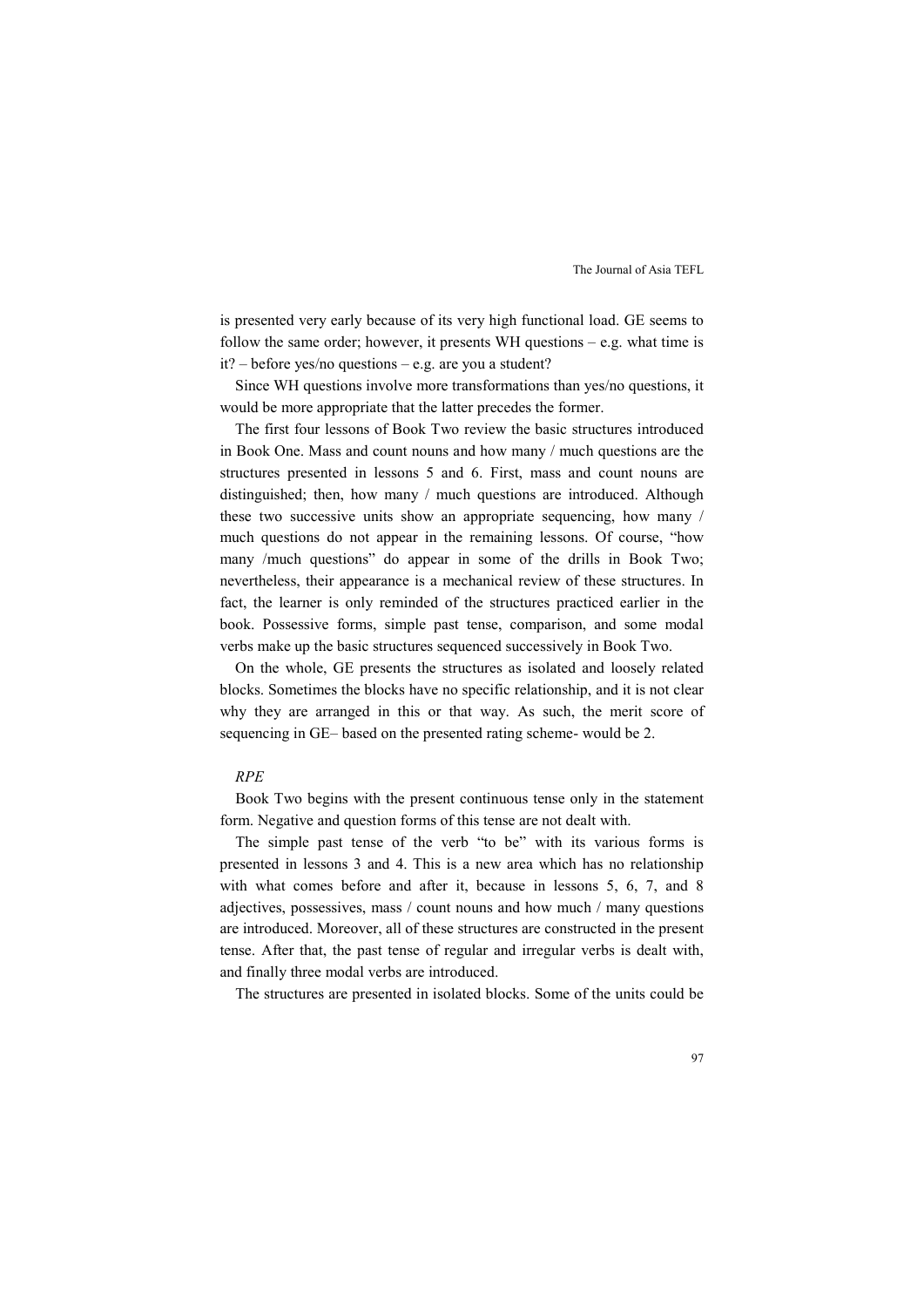switched around without disturbing the order.

In Book Two, there is not a profound sequencing of the grammatical structures. Therefore, the RPE's merit– based on the presented rating scheme- would be scored as 2.

#### *Adequacy of Drill Model and Pattern Displays*

#### *GE*

Grammar in GE is to be practiced through oral and written drills. Although the instructions to some of the drills specify the modality, various other drills are not often clearly distinguished. The age and the level of the learners require each drill (or group of drills) to be clearly defined and restricted in terms of the appropriate modality. For example, it is not explained how to do drills with titles such as "Change into questions", "Change from 'now' to 'every day'". Moreover, different instructions are used for the same types of drills, e.g. "Complete the following". "Fill in the missing words", "Fill in the blanks". It would more appropriate to use one instruction for similar kinds of drills as far as the age and level of the learners are concerned. Also, drills of the same modality (e.g. oral) should be grouped together so that the learners could discern easily how they should do the drills.

New patterns are usually written under each other. Vertical lines separate identical grammatical structures (e.g. subjects, verbs) so that the learners could discern the identical structures.

Unfortunately, boxes, arrows, and other graphical devices that could help the learners to understand various patterns are not used in GE. Because of the above-cited deficiencies in drill model and pattern displays of GE, its merit score– based on the presented rating scheme- would be 2.

# *RPE*

There are three kinds of drills in RPE. The titles that display these drills are "Oral drills", "Write it down", and "Speak out". Although there are models and examples for most of drills to help the learners discern the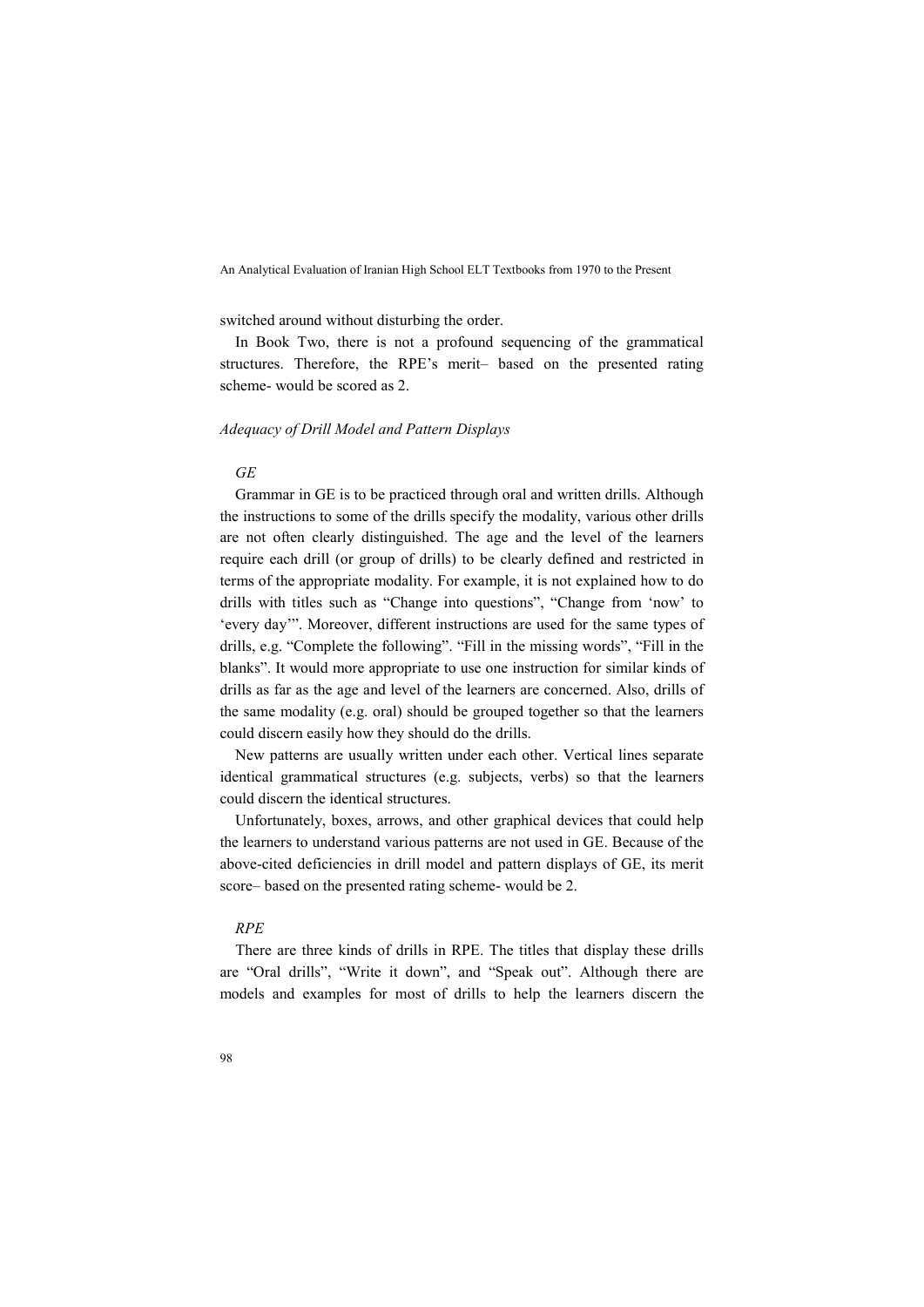exercises, some of the drills are just clarified by explanations written in English. The age and level of the learners require examples and not just explanations. Basic structures of each lesson are displayed in boxes. The relationships among various patterns and the transformations that any specific structure may involve are illustrated by arrows and small boxes.

From the outset in Book Two, some grammatical terms and explanations are utilized. These are not necessary as far as the level of the learners is concerned. Moreover, the explanations may impel the learners to concentrate more on the grammarian's jargon than on aspects essential for language learning. Some of the drills are accompanied by pictures. And about ten types face in black and red are used in RPE. On the whole, drill models and pattern displays are adequate in RPE, and hence its merit score– based on the presented rating scheme- would be 3.

# *Adequacy of Practice*

#### *GE*

Table 1 classifies the drills in GE 2. Moreover, as Table 2 shows, nearly half the drills are of transformation type, in which the learners change some sentences into negative, plural, etc. The drills are numerous, yet since the focus is on transformation type of exercise, they do not represent a variety of drill types.

|                                         | TABLE 1 |  |                                                                    |  |  |  |
|-----------------------------------------|---------|--|--------------------------------------------------------------------|--|--|--|
| <b>Classification of Drills in GE 2</b> |         |  |                                                                    |  |  |  |
|                                         |         |  | Total                                                              |  |  |  |
|                                         |         |  | 103                                                                |  |  |  |
|                                         |         |  | GE: Book2 Mechanical drills Meaningful drills Communicative drills |  |  |  |

**TABLE 1**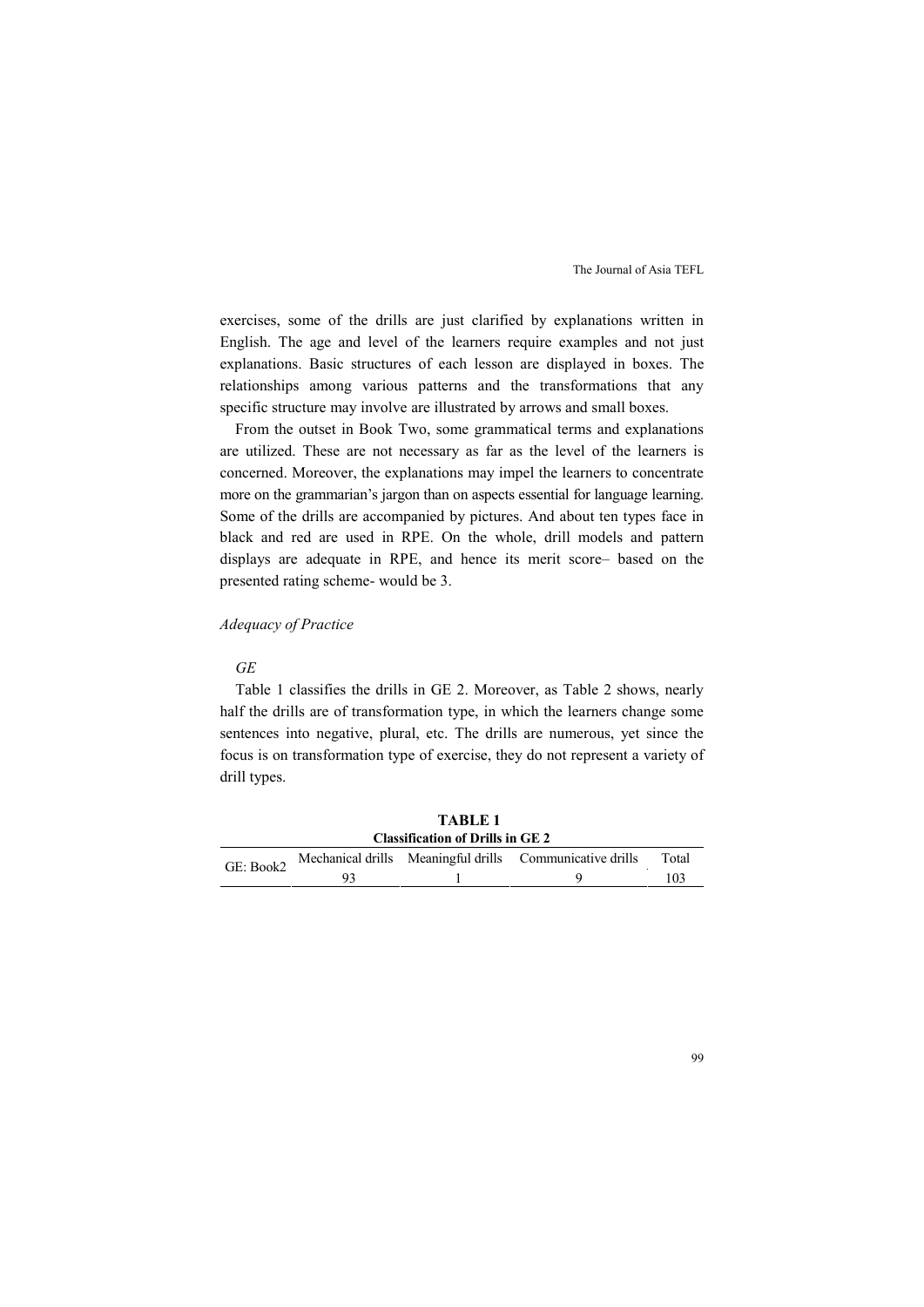| ГАОНД 4                                  |                          |                |  |  |  |
|------------------------------------------|--------------------------|----------------|--|--|--|
| Range of Various Types of Drills in GE 2 |                          |                |  |  |  |
|                                          | Types of Drills          | Number         |  |  |  |
| Mechanical                               | Transformation           | 41             |  |  |  |
|                                          | Verbatim repetition      | 20             |  |  |  |
|                                          | Completion               | 11             |  |  |  |
|                                          | Moving slot substitution | 11             |  |  |  |
|                                          | Short answer             |                |  |  |  |
|                                          | Integration              | 4              |  |  |  |
|                                          | Expansion                | $\mathfrak{D}$ |  |  |  |
|                                          | Single slot substitution |                |  |  |  |
|                                          | Reduction                |                |  |  |  |
|                                          | Question/answer          | $\theta$       |  |  |  |
| Meaningful                               | Completion               | $\theta$       |  |  |  |
|                                          | Describing pictures      |                |  |  |  |
|                                          | Reply                    | 0              |  |  |  |
| Communicative                            | Reply                    | 9              |  |  |  |

**TABLE 2**

On the other hand, all communicative drills in GE are of reply type in which the learners are to answer some WH-questions. In short, the drills in GE are not distributed adequately to cover various types of drills and to provide appropriate opportunity for practicing the structures. It seems that the drills in GE are lengthy. There are drills which consist of twenty items. As far as the level of the learners is concerned, drills of this length are tiresome.

On the whole, there is mainly one class and one type of drills in GEmechanical and transformational, respectively. Therefore, the GE'S merit score – based on the presented rating scheme- would be 1.

## *RPE*

As tabulated in Table 3, mechanical drills form the majority of the drills in RPE. In fact, Book 2 does not provide enough opportunity for the learners to practice the structures communicatively. Mechanical drills are presented more than meaningful and communicative drills.

Table 4 shows that there are two main types of drills in RPE, completion and single slot substitution. These drills constitute more than half of all the drills in Book 2. Seven types of drills are repeated less than six times in the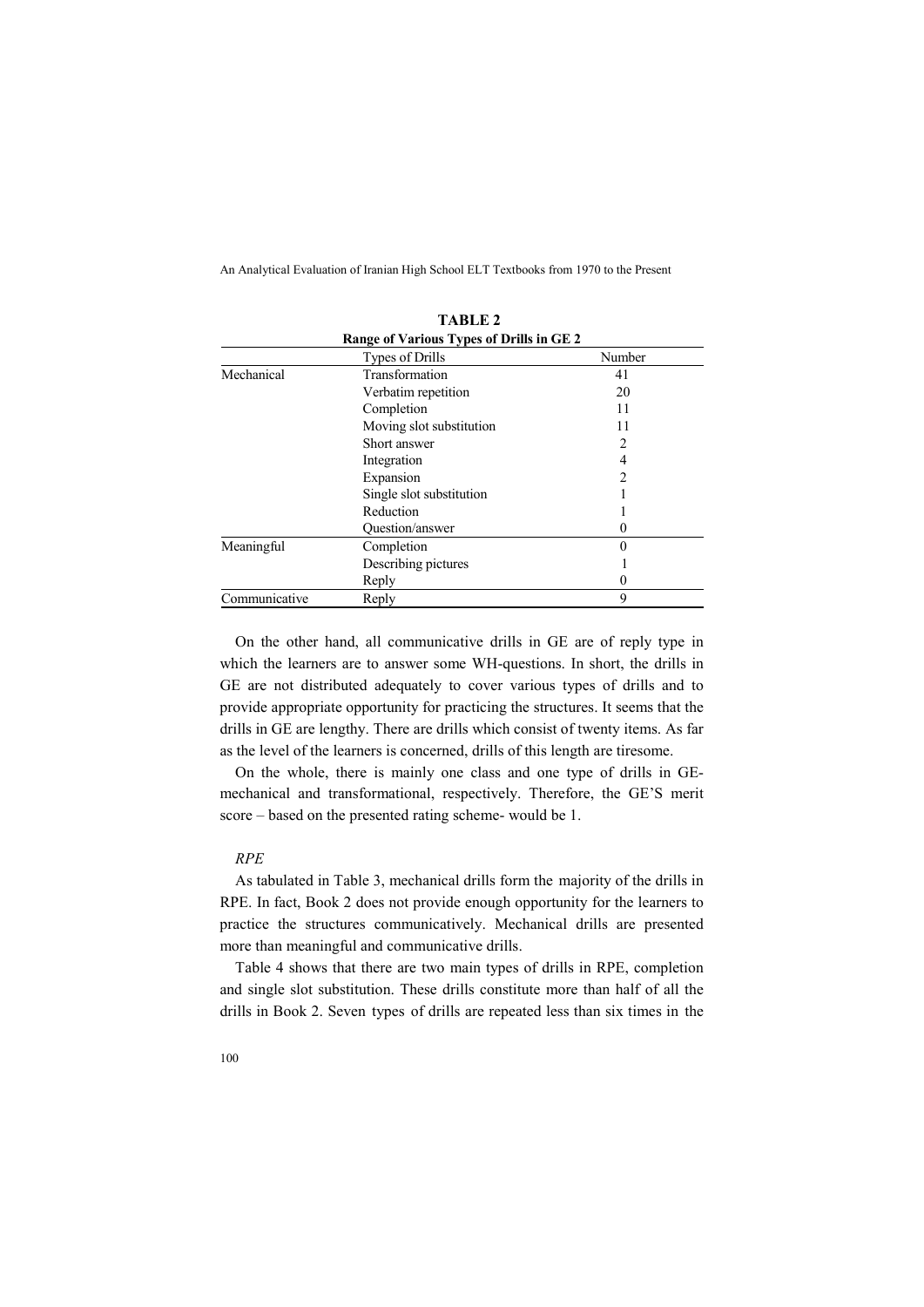book. Although the drills in RPE are more divers than in GE, they are far from being exhaustive. The length of the drills in RPE seems to accord with the age and the level of the learners. There are only 22 (out of 288) drills which consist of 9 to 12 items. Each of the majority of the drills consists of five items.

> **TABLE 3 Classification of Drills in RPE 2**

RPE: Book2

| <b>TABLE 4</b>                            |                          |                |  |  |  |
|-------------------------------------------|--------------------------|----------------|--|--|--|
| Range of Various Types of Drills in RPE 2 |                          |                |  |  |  |
|                                           | Types of drills          | Frequency      |  |  |  |
| Mechanical                                | Transformation           | 28             |  |  |  |
|                                           | Verbatim repetition      | 11             |  |  |  |
|                                           | Completion               | 28             |  |  |  |
|                                           | Moving slot substitution | $\mathfrak{D}$ |  |  |  |
|                                           | Reply                    |                |  |  |  |
|                                           | Integration              |                |  |  |  |
|                                           | Expansion                |                |  |  |  |
|                                           | Single slot substitution | 33             |  |  |  |
|                                           | reduction                |                |  |  |  |
|                                           | Word Order               | 2              |  |  |  |
| Meaningful                                | Completion               | 13             |  |  |  |
|                                           | Describing pictures      | 0              |  |  |  |
|                                           | Reply                    |                |  |  |  |
|                                           | Two stage drills         | 0              |  |  |  |
|                                           | Drawing                  |                |  |  |  |
|                                           | Expansion                |                |  |  |  |
|                                           | Transformation           | 0              |  |  |  |
| Communicative                             | Reply                    | 3              |  |  |  |

Mechanical drills Meaningful drills Communicative drills Total 110 16 3 129

In summary, there are mainly one class- mechanical- and two typescompletion and single slot substitution- of drills in *RPE*. The length of the drills seems appropriate. Nevertheless, *RPE* does not present an adequate number of meaningful and communicative drills. Therefore, its merit score–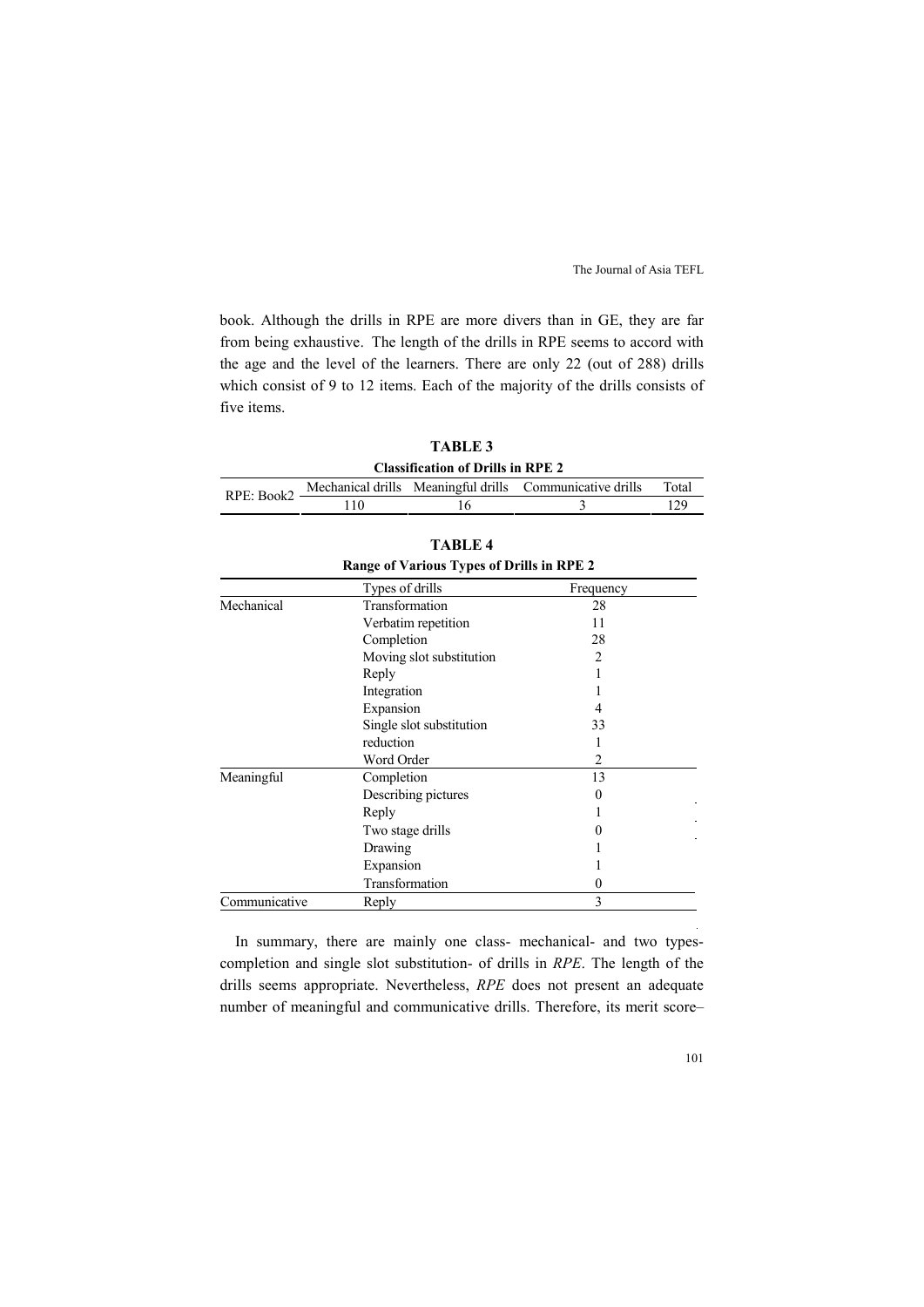based on the presented rating scheme- would be 2.

# **Content**

This section aims at evaluating the *content* of GE and RPE on the basis of functional load, rate and manner of entry and re-entry, and the appropriateness of contexts and situations

# *Functional Load*

## *GE*

Book Two presents expressions such as "I am happy to have you.", "what grade are you in?", "of course", and some other expressions. Of course, these expressions are presented only once and rarely twice throughout the book. The expressions used in naming the months are presented nearly at the end of Book Tow while expressions for naming the days and months must be and could be used much earlier. In other words, GE does not benefit from the structures and expressions appropriately as far as functional load is concerned. Accordingly, its merit score– based on the presented rating scheme- would be 1.

## *RPE*

Various expressions of greeting, leave-taking, and courtesy are introduced throughout Book Two. They are: "Hello", "How are you?", "Fine, thank you", "Not too bad", "Nice to see you", "See you tomorrow", "That's too bad", and "Thank you"

These expressions are presented as formulas, and their structures are not analyzed for the learners. They are presented in the dialogues of each unit; they are often repeated near the end of that unit with some of its words replaced by blanks to be filled in by the learners. These mechanical "fill in the blanks" drills form the only type of exercise for practicing the abovementioned expression. The simple present tense of "to be" and "to have" is presented before irregular verbs because of their functional load. Both of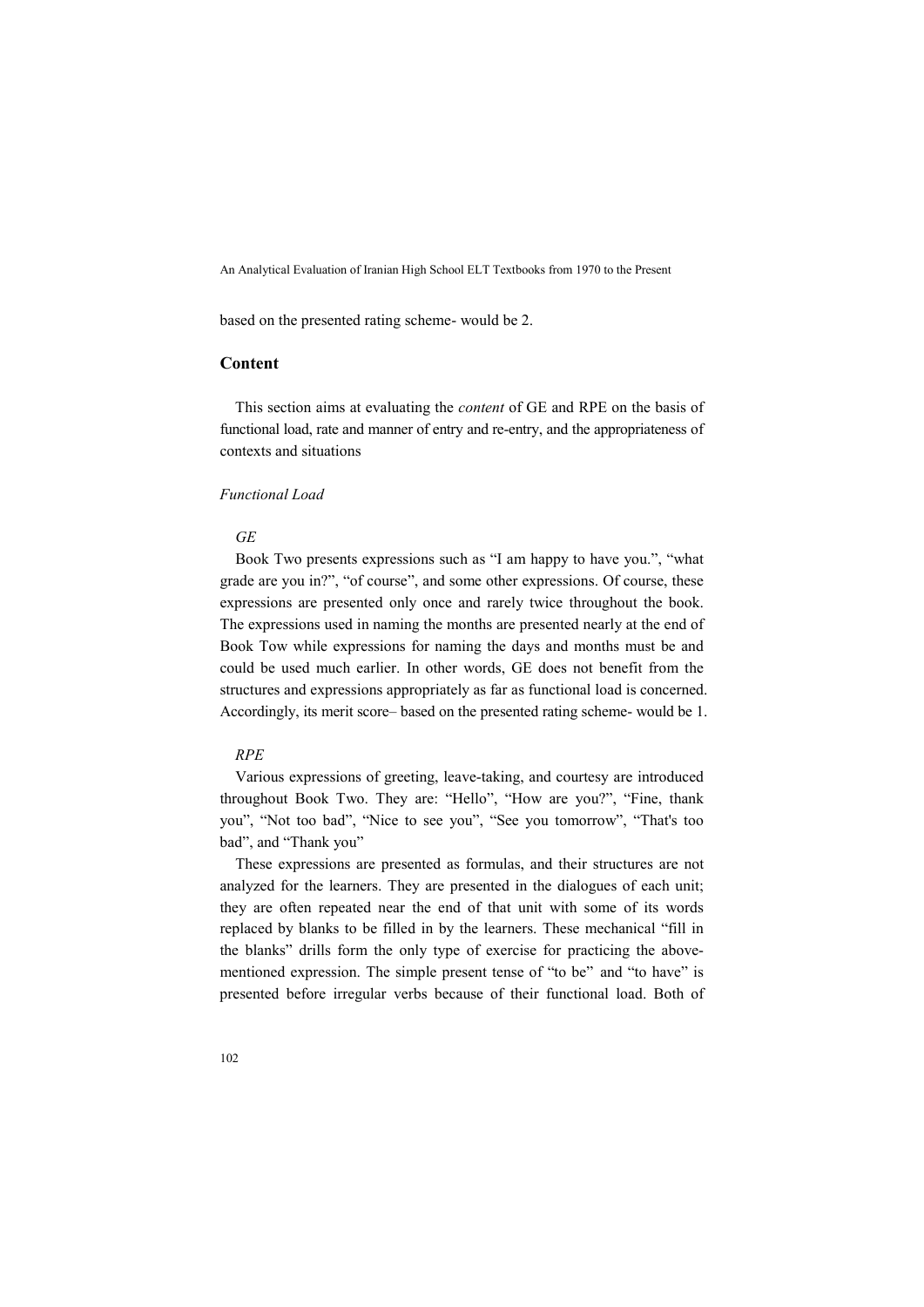these verbs are also re-presented throughout RPE.

In brief, RPE presents some words, expressions, and structures with respect to their functional load. However, RPE overemphasizes greetings and does not provide appropriate opportunities for the learners to practice the introduced functions. Therefore, RPE's merit – based on the presented rating scheme- would be scored as 2.5.

#### *Rate and Manner of Entry and Re-entry*

#### *GE*

Book Two does not present a quite balanced rate of entry of vocabulary. For example, lesson 13 presents 27 new words, while lesson 16 introduces only 8 new words. These two units present the most and least number of new words in the second book. As far as the re-entry of grammatical structure is concerned, "how many/much" questions introduced in lesson 6 are not represented throughout the units succeeding this unit. And "comparison" which is offered in lesson 15 and 16 is not re-used in the succeeding units, too. Moreover, some words and grammatical structures do not play active roles in various units though they are introduced in GE. Accordingly, the GE's merit score would be 1.5 as far as rate, and manner of entry and re-entry are concerned.

# *RPE*

The rate of introducing new words in the units of RPE 2 ranges from 10 to 25. Some units introduce only one new grammatical structure. Tucker (1975) suggests that in early units, vocabulary should be introduced sparingly.

One to three grammatical structures are presented in each unit of RPE. Such a rate of entry of grammatical structures seems to be adequate. Nevertheless, the re-presentation of some of them is not adequate. For instance, the present continuous tense is presented in the secind lesson of Book Two, but it is not re-presented throughout the book. Also, the simple past tense of the verb "to be", which is introduced in 3 and 4 lessons, does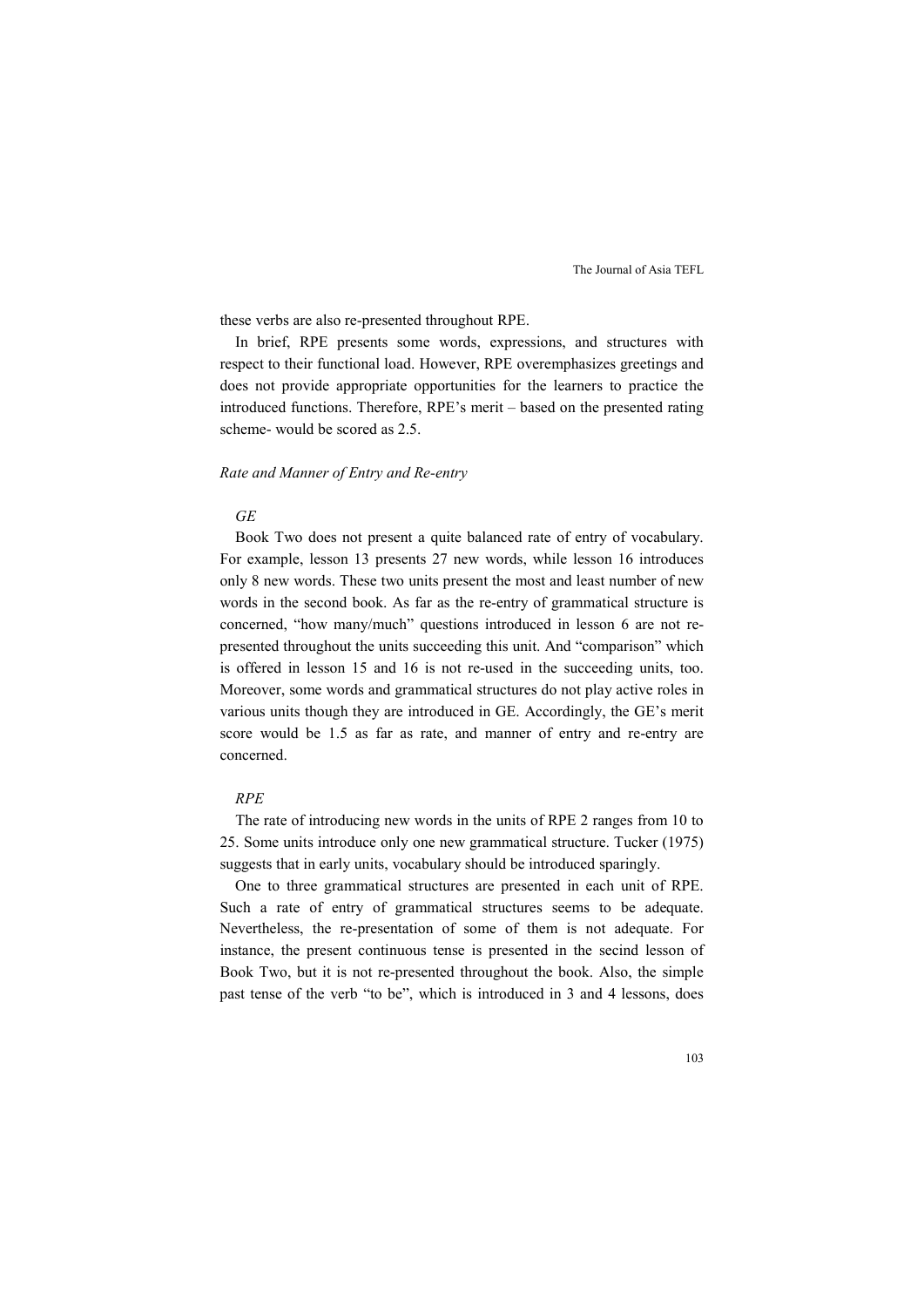not play any role in the four succeeding lessons. In this respect, Tucker (1975) remarks that if a verb tense is introduced, it should play a substantial part in the majority of the units. In RPE, the presentation of the mentioned grammatical structures does not follow such a manner. RPE, on the whole, introduces the structure properly, but the introduction of vocabulary and expressions has some inadequacies. On the other hand, the re-entry of structures is not appropriately treated. Therefore, its merit score – based on the presented rating scheme- would be 2.5

#### *Appropriateness of Contexts and Situations*

#### *GE*

GE presents a lot of its vocabularies and grammatical structures in isolated sentences. Obviously, isolated sentences could not present appropriate contexts and situations because; it is possible to attribute different meanings to an isolated sentence.

Regarding the *appropriateness of contexts and situations,* there is a dialogue in Unit One which is accompanied by a picture of a classroom. There are some students and a teacher in the classroom. Both the teacher and the students are males. In the dialogue the teacher says "we all speak English in the classroom". Such an utterance is not appropriate as far as the context of this dialogue is concerned. Since all of them (the teacher and the students) have already spoken English, there is no need to say such a sentence. Moreover, there is no relationship between this sentence and other sentences. In other words, this sentence breaks down with the propositional development of the dialogue. As such, it disturbs the coherence of the dialogue.

On the whole, GE dose not provide appropriate contexts and situations in its dialogues. In almost all of the GE conversations, little attention is paid to those functions which often dominate in face-to-face interaction. Of course, there are a few exceptions; nevertheless, majority of dialogues in GE suffer from not being cohesive and coherent. Also in nearly all of these dialogues the emphasis is often on usage rather than use.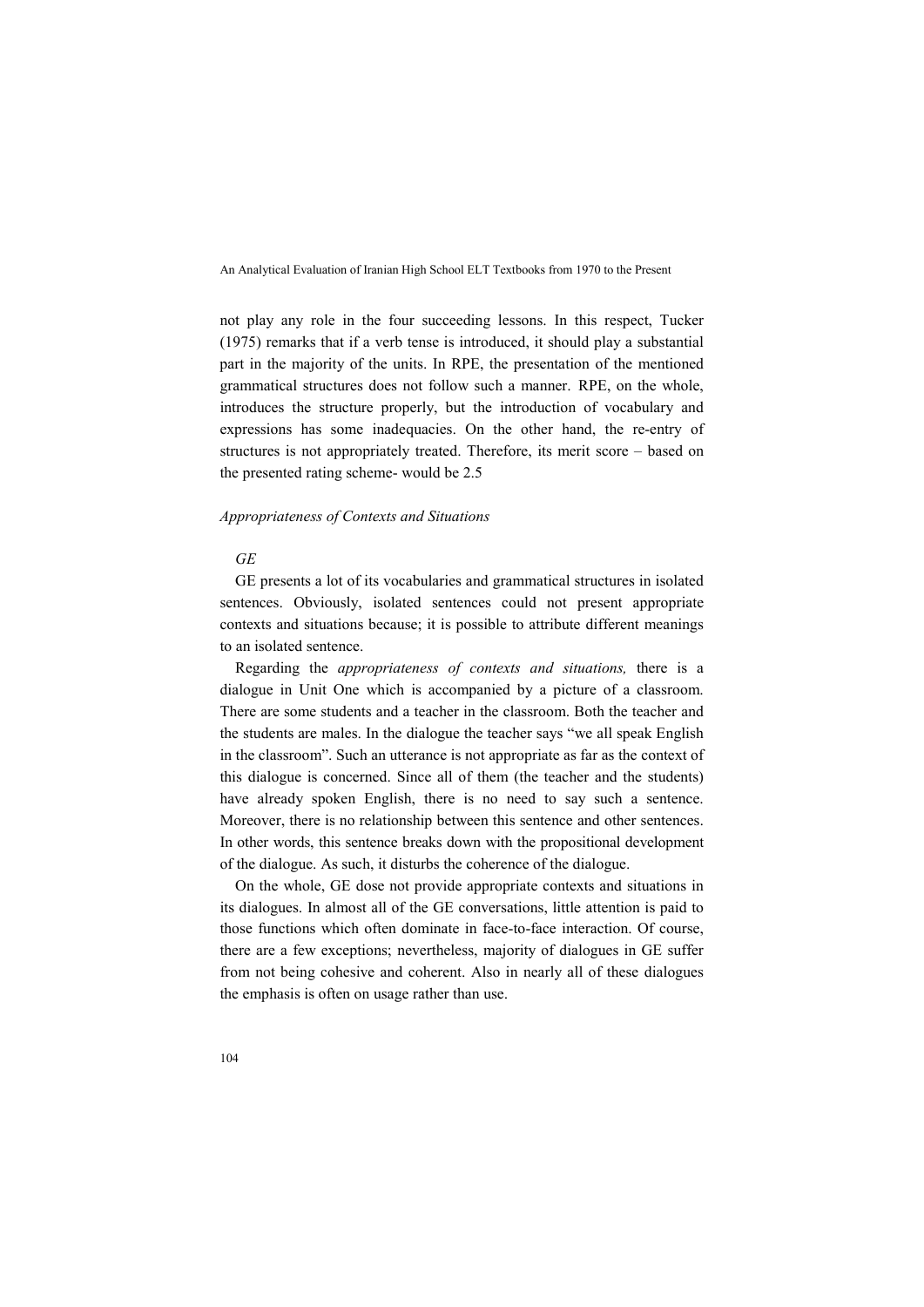Considering all of the above deficiencies, GE is a poor series as far as the appropriateness of contexts and situations is concerned and its score– based on the presented rating scheme- would be 0.

## *RPE*

RPE offers a systematic presentation of dialogues. With the exception of the first unit, each of the units of Book Two consists of a dialogue which is accompanied by pictures. Dialogues 2, 3, 4, 5, 6, 7, 8, 9, 11, and 12 of Book Two, totally or partially, display the English language usage. In addition, some of the dialogues in RPE have specific inadequacies, for example, in the second dialogue of Book Two, Reza calls Ali, but this is Ali who asks all the questions. Generally speaking, one expects to know why Reza calls Ali. On the contrary, not only Ali asks all of the questions, but also he finishes up the conversation and wants Reza to call him later.

Generally, the dialogues in RPE basically deal with English usage. Even in this respect, some of the utterances are not appropriate. It needs to be pointed out that English usage could be handled directly in drills, and dialogues should be left for the presentation of natural English utterances. Therefore, the emphasis which is put on usage in RPE's dialogues is not appropriate. On this basis, RPE's merit – based on the presented rating scheme- would be scored as 0.5.

## **CONCLUSION**

This article tried to analyze the kind of materials presented in the textbooks designed for Iranian high school students.

The high school textbook lessons start with dialogues and reading comprehension passages. Then some new structures and grammatical forms are introduced which are followed by some speaking and writing activities are presented. It seems that the aim of such activities is to provide the students with the opportunities to practice whatever they learn during the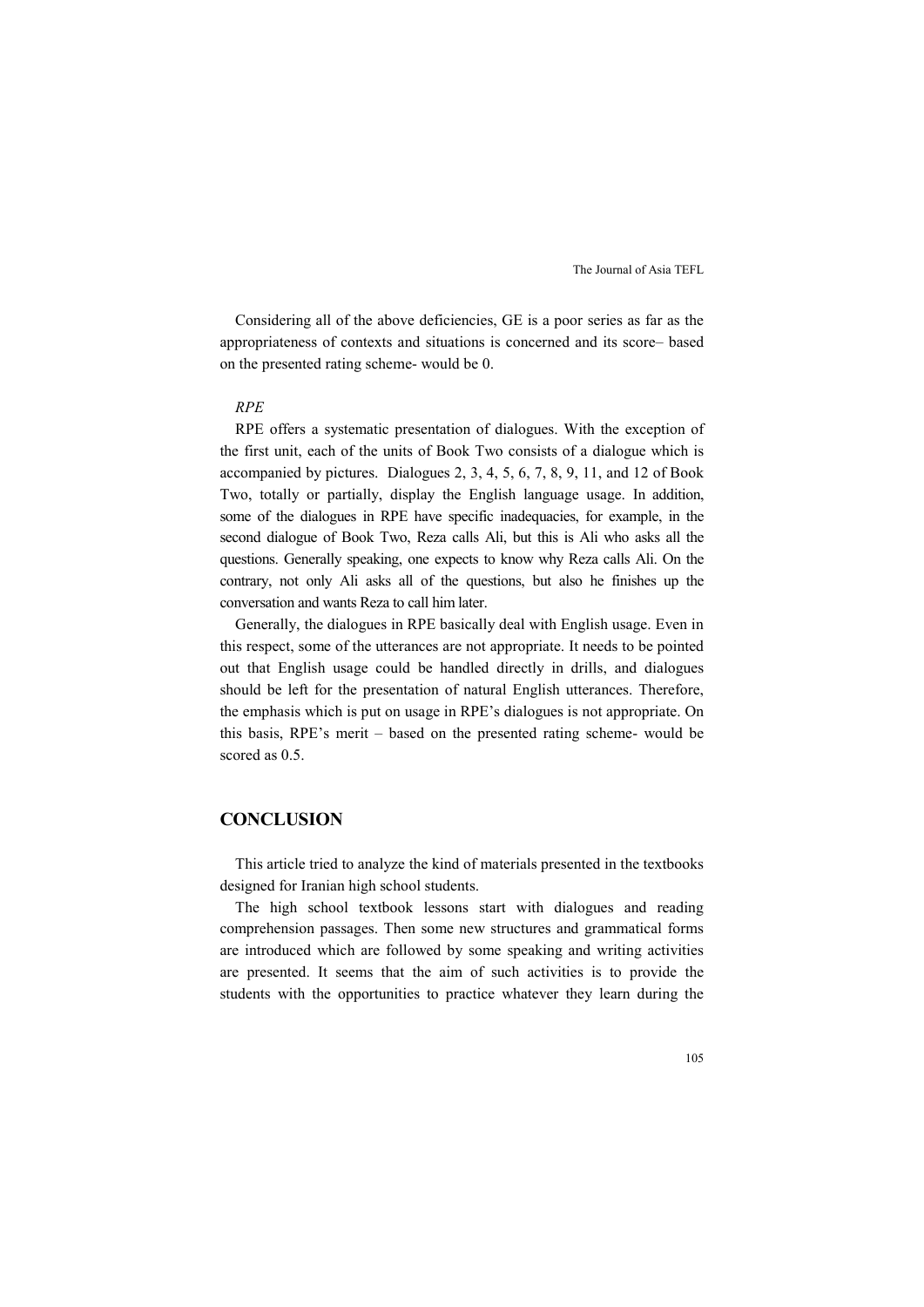course. However, in GE series, there are no listening activities in the text books. It seems that the material designers ignored the importance of the listening activities. They just focused on the mechanical, meaningful drills and of course to some minor extent on communicative ones. In RPE series, there was an attempt to introduce some listening activities in which the students are supposed to be involved actively. Regarding speaking activities, especially with GE series, it is clear that the textbooks are limited to substitution and repetition drills; they are required to produce simple sentences. The students find no opportunities to negotiate with each other and their teacher. Unfortunately they are not provided with the opportunity to practice communicatively the language they are learning.

In order to improve the quality of textbooks, this study suggests the followings:

- 1. A system for textbook development should be organized in which the roles of textbook writers, teachers, and students, are specified.
- 2. In developing new textbooks, textbook developers can be benefited from the findings of this study; they should retain the good qualities and reduce the shortcomings indicated in the study.
- 3. Textbook developers should try to devise communicative exercises and activities in which the students are actively involved.

# **Pedagogical Implications**

In keeping with the results of the study, some pedagogical implications are offered in this section. Having understood the merits and defects of textbooks, teachers can take advantage of the assets of certain series of textbooks and compensate for their deficiencies when using the textbooks in their classes. A good teacher knows her or his students well enough to intervene at an appropriate time, adding specific details or important information in order to make the process of language teaching/ learning more authentic.

Textbook developers should try to devise exercises and activities that go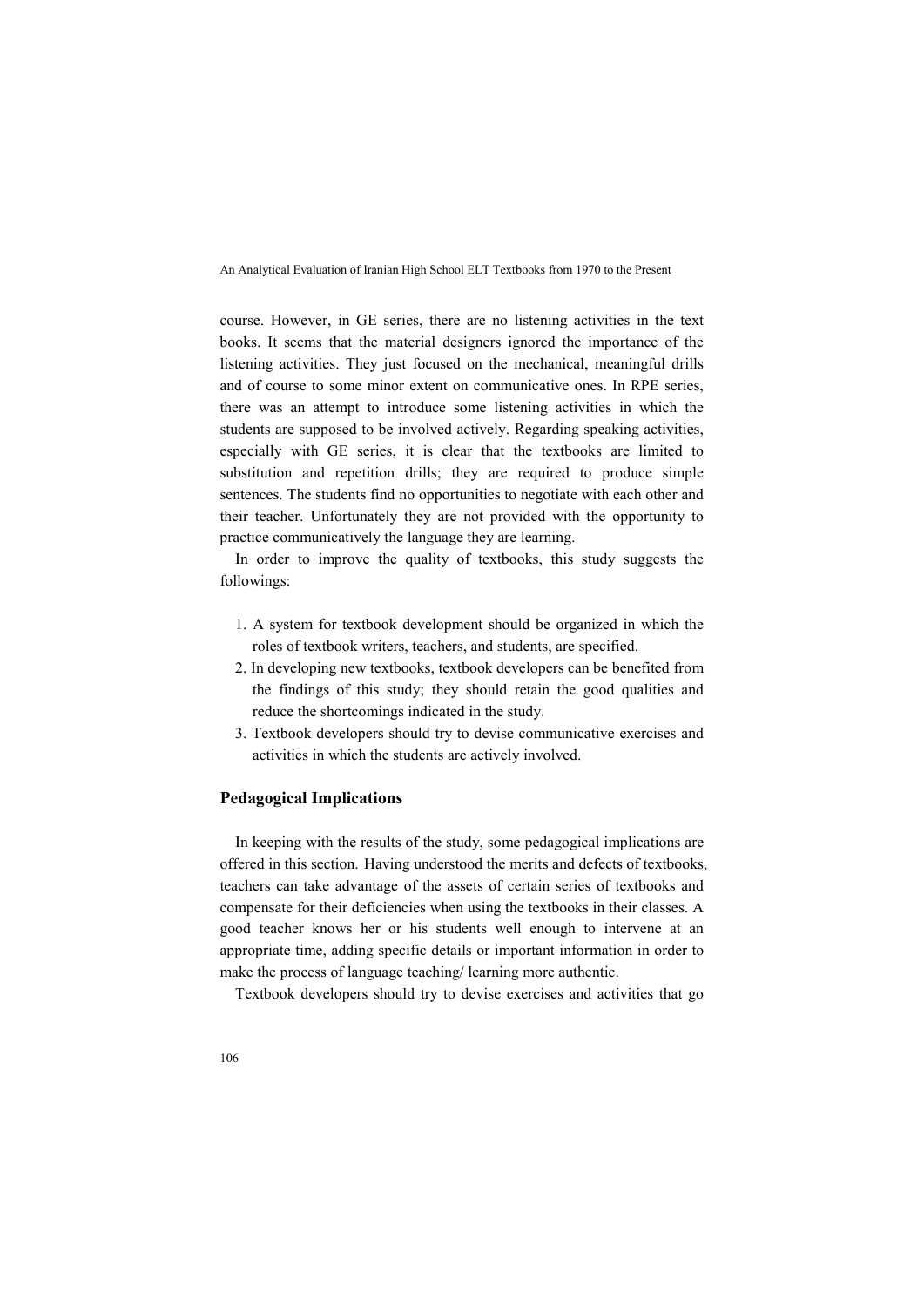beyond lower-order cognitive skills such as mechanical drills to higher -order ones like integrated and communicative drills. Textbook development is by now an area of specialization, so textbook developers are required to appreciate the findings of different studies in the area of textbook evaluation and try to observe these findings in their textbook writing. English language teachers need to be acquainted with the principles of textbook evaluation. They can be given practice in analyzing textbooks in order to find out whether the organization of materials is consistent with the objectives of a given English language curriculum. When trainee teachers examine the selection of items of speech, grammar, and vocabulary in a textbook, and evaluate the way it presents reading and writing activities, they are at the same time improving their competence in the language and also improving their skills as teachers. The textbook is a tool, and the teacher must know not only how to use it, but how useful it can be, this involve distinguishing between method in the use of printed materials, and method in face-to-face teaching. It involves using discretion in adapting textual materials to the needs and interests of pupils, choosing only those materials and methods which are based on sound linguistic and pedagogical principles.

## **Suggestions for Further Studies**

There are many issues that were beyond the scope of this study and deserve further attention.

First, an extension of this study to evaluate the English language textbooks recently introduced to be taught at Iranian private English language institutions is required.

Second, a further study might be conducted to investigate the whole program for teaching English as foreign language in Iran.

# **Limitations of the Current Study**

There are some limitations in this study. First, the scope of the study is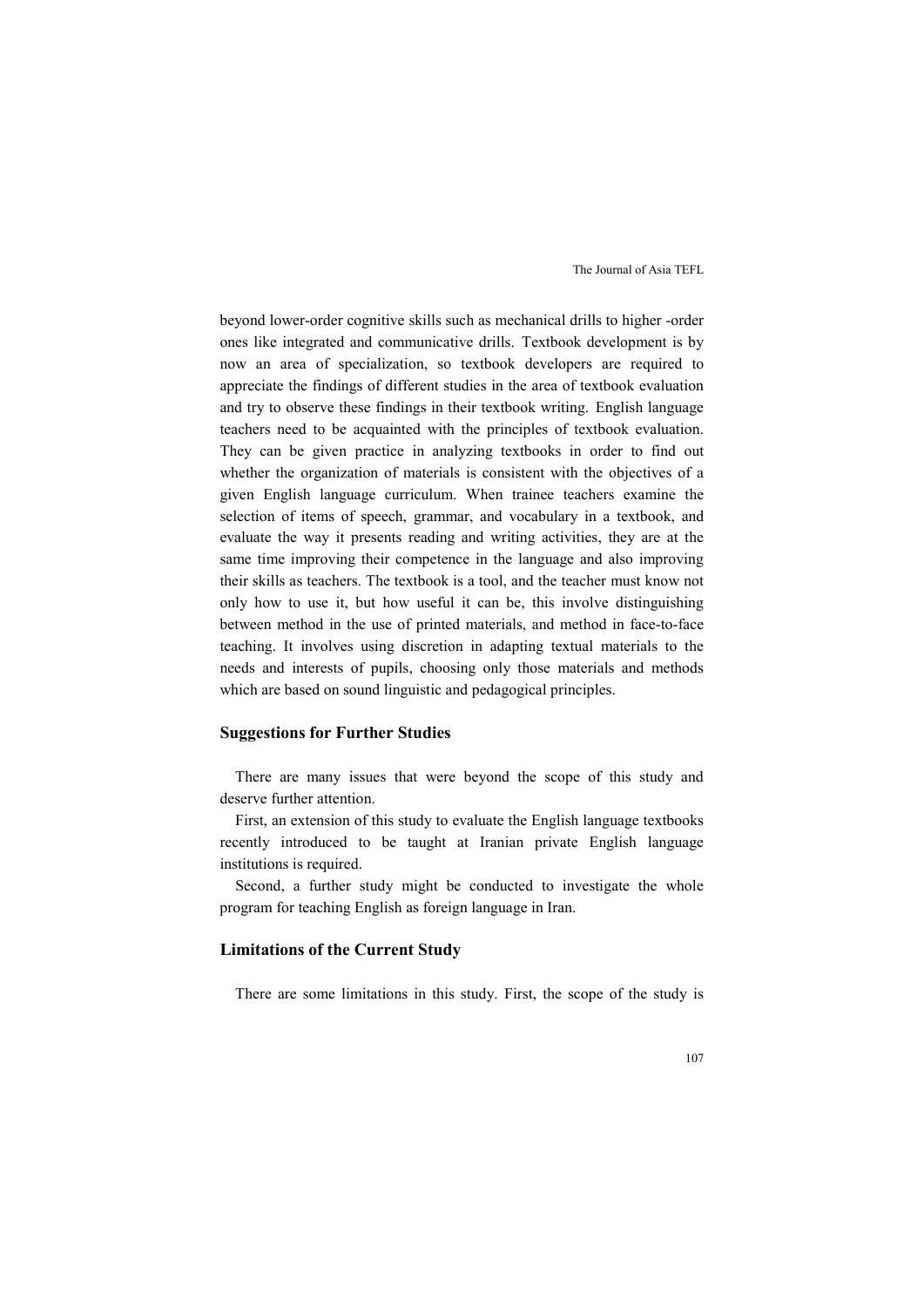limited to the textbooks only, and does not include the accompanying materials. Second, the findings of this study cannot be generalized to the Iranian private institutions since these institutions use their own textbooks.

# **THE AUTHORS**

*Akbar Azizifar* is a faculty member at the Department of English language and literature at the Islamic Azad University, Ilam branch. His research interests include L2 reading, language awareness, material development, and Postmethod Era. He has published papers in both Iranian and International journals and also has presented articles in many international conferences. Email: akb1354@yahoo.com

aazizifar2@gmail.com

*Mansour Koosha* is a Ph.D. faculty member at the Department of English language and literature at the Islamic Azad University, Khorasgan branch. His research interests include L2 reading, material development, and Discourse analysis. He has published a lot of papers in both Iranian and International journals and also has presented articles in many international conferences. Email: M. koosha@yahoo.com

*Ahmad Reza Lotfi* is a Ph.D. faculty member at the Department of English language and literature at the Islamic Azad University, Khorasgan branch. His research interests include language awareness, material development, and linguistics.

Email: arlotfi@yahoo.com